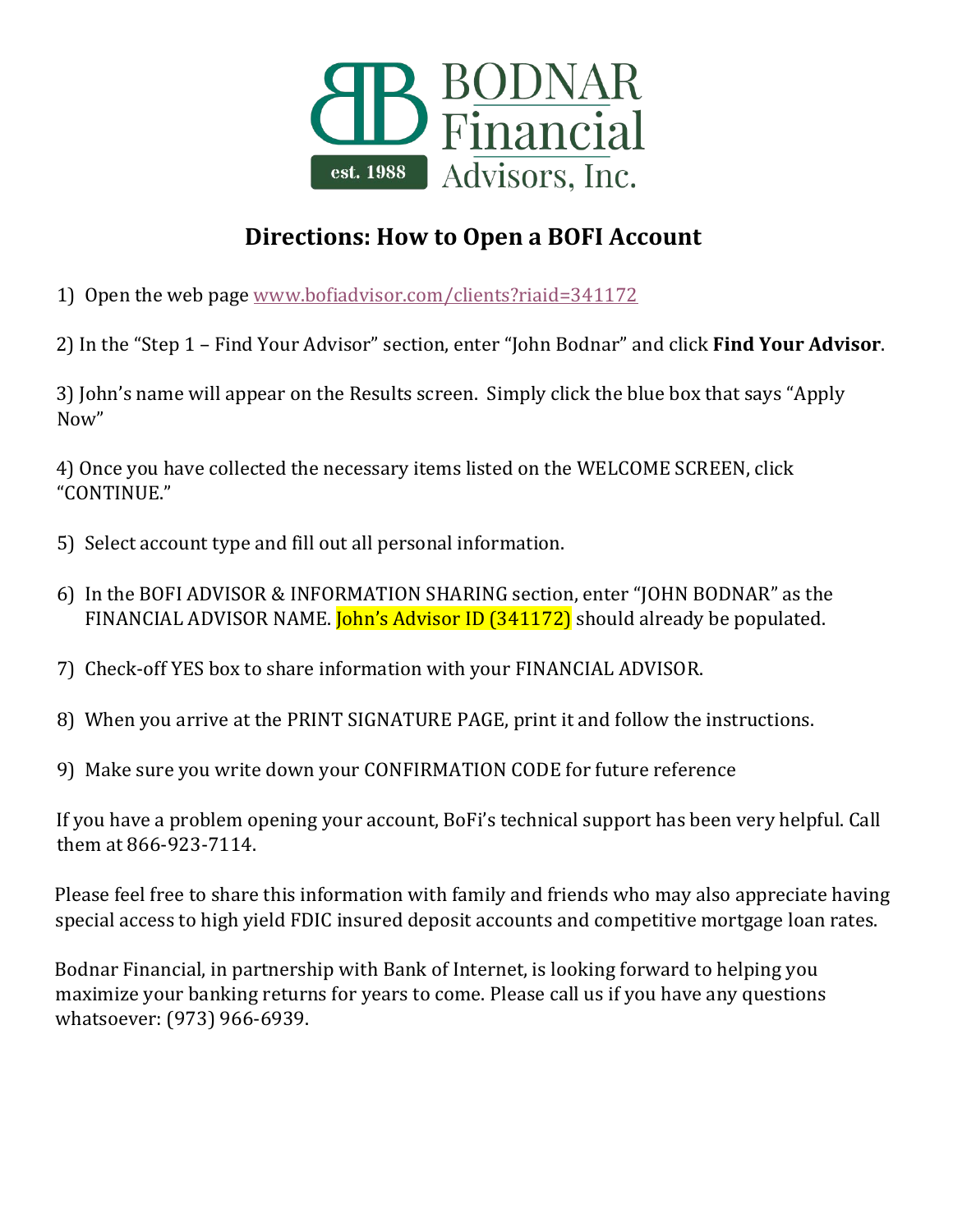



## **Current Rates**

For New Clients Only Effective Date: 02/17/2016 John Bodnar Advisor Code: 341172 (973) 966-6939 john@bodnar.net

| <b>Select Money Market1,3</b> |       |                  |
|-------------------------------|-------|------------------|
| <b>Balance</b>                | Rate  | APY <sub>2</sub> |
| $$0 - $5,000,000$             | 1 00% | 100%             |

| <b>Select Checking</b>  |       |                  |
|-------------------------|-------|------------------|
| <b>Balance</b>          | Rate  | APY <sup>2</sup> |
| \$100,000 - \$5,000,000 | 0.85% | 0.85%            |
| \$50,000 - \$99,999     | 0.75% | 0.75%            |
| \$25,000 - \$49,999     | 0.65% | 0.65%            |
| \$10,000 - \$24,999     | 0.55% | 0.55%            |
| \$9,999 or less         | 0.45% | 0.45%            |

| Select Savings1   |             |                  |
|-------------------|-------------|------------------|
| <b>Balance</b>    | Rate        | APY <sup>2</sup> |
| $$0 - $5,000,000$ | 0.80% 0.80% |                  |

Bofl Advisor's relationship with your Investment Professional is through a joint marketing agreement for the evaluation of banking products only. Bank products and services are offered by Bofl Federal Bank. All deposit accounts through Bofl Federal Bank brands are FDIC insured through Bofl Federal Bank. All deposit accounts of the same ownership and / or vesting held at Bofl Federal Bank are combined and insured under the same FDIC Certificate 35546. All deposit accounts through Bofl Federal Bank brands are not separately insured by the FDIC from other deposit accounts held with the same ownership and / or vesting at Bofl Federal Bank. For more information click here.

1 Federal regulations limit certain types of transfers from a money market or saving account to a combined maximum of six per month. If transfers exceed this limit more than occasionally, we will convert the account to a type not subject to transfer limits or close the account. A fee is assessed for each excess transfer paid against the account. See our Deposit Account agreement and Disclosures for details. Please refer to www.bofiadvisor.com for the Deposit Account Agreement and Disclosure for further information.

<sup>2</sup> The Annual Percentage Yield (APY) is accurate as of 02/17/2016. The interest rate and corresponding APY for savings and money market accounts are variable and are set at our discretion. Interest rates

may change as often as daily without prior notice. Fees may reduce earnings.

3 The APY is available only to clients that do not already have an existing relationship with Bofl Federal Bank.